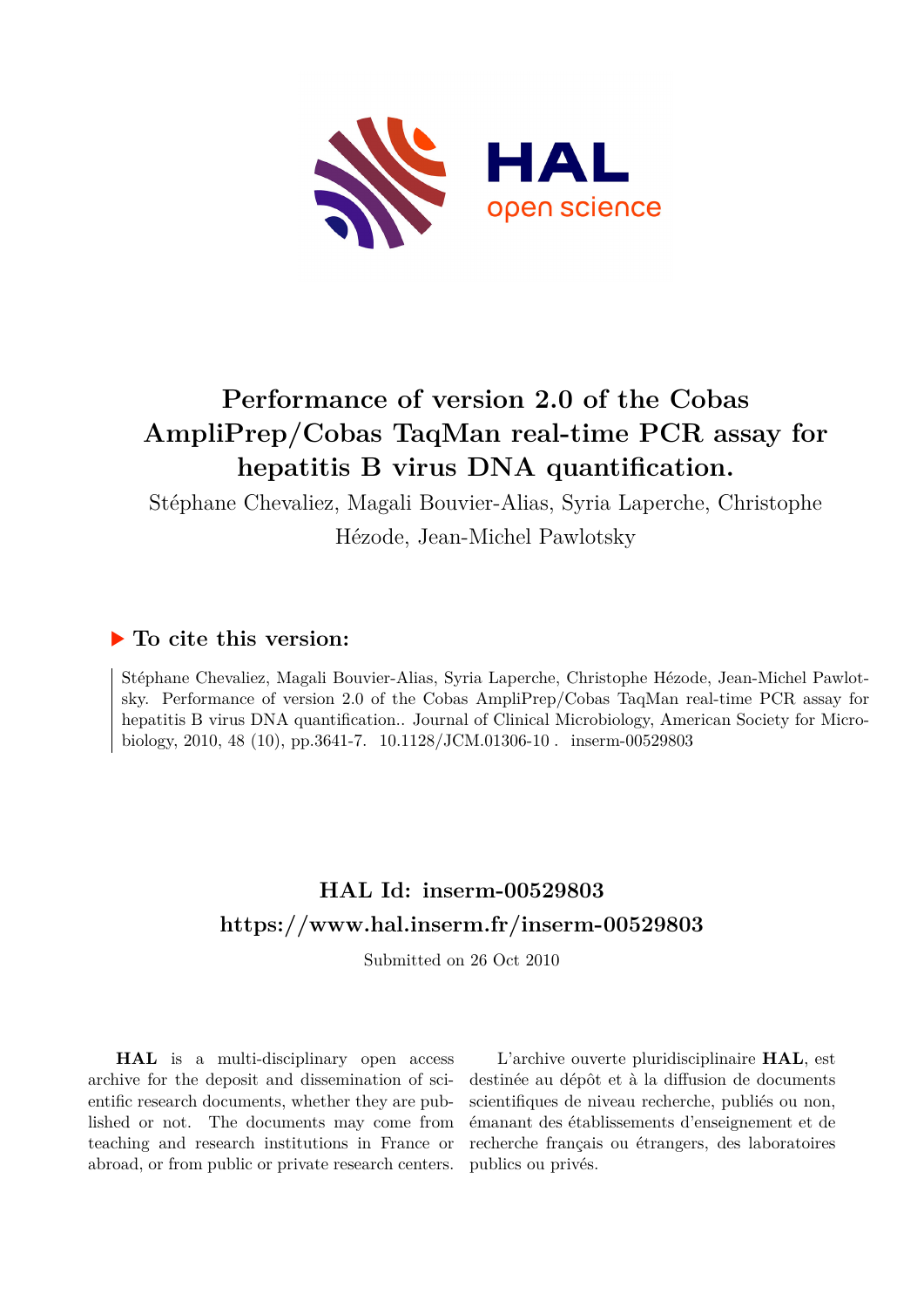## *Performance of version 2.0 of the Cobas AmpliPrep/Cobas TaqMan real-time PCR assay for hepatitis B virus DNA quantification*

**St**é**phane Chevaliez** 1 2 \* **, Magali Bouvier-Alias** 1 2 **, Syria Laperche** <sup>3</sup> **, Christophe H**é**zode** 2 4 **, Jean-Michel Pawlotsky** 1 2

*Institut Mondor de Recherche Biom dicale 1* <sup>é</sup> *INSERM : U955 , Universit*é *Paris XII Val de Marne , IFR10 , Creteil, FR*

*Centre National de r f rence des h patites B, C Et Delta 2* <sup>é</sup> <sup>é</sup> <sup>é</sup> *Assistance publique - H*ô*pitaux de Paris (AP-HP) , H*ô*pital Henri Mondor , Universit*é *Paris XII Val de Marne , D*é*partement de virologie, Creteil, FR*

*Centre de r f rence fran ais des h patites B, C et Delta 3* <sup>é</sup> <sup>é</sup> <sup>ç</sup> <sup>é</sup> *Institut National de la Transfusion Sanguine , Paris,FR*

*Service d h pato-gastro-ent rologie 4*  ' é é *Assistance publique - H*ô*pitaux de Paris (AP-HP) , H*ô*pital Henri Mondor , Universit*é *Paris XII Val de Marne , 94000 Creteil, FR*

\* Correspondence should be adressed to: Stéphane Chevaliez <stephane.chevaliez@hmn.aphp.fr >

### **Abstract**

**Hepatitis B virus (HBV) DNA detection and quantification are essential to diagnose and treat chronic HBV infection. The use of real-time PCR assays for HBV DNA quantification is strongly recommended. The goal of this study was to evaluate the intrinsic characteristics and clinical performances of version 2.0 (v2.0) of the COBAS<sup>®</sup> AmpliPrep/COBAS<sup>®</sup> TaqMan<sup>®</sup> (CAP/CTM) assay, a fully automated platform for HBV DNA quantification in serum or in plasma with a claimed lower limit of detection of 20 IU/mL and** a claimed upper limit of quantification of  $1.7 \times 10^8$  IU/mL. The specificity of the assay was 99% (95% confidence interval: 94.7–100%). **Intra-assay and inter-assay coefficients of variation ranged from 1.10**% **to 3.07**%**, and 0.82**% **to 2.95**%**, respectively. Calibration of the assay was found to be satisfactory. Study of blood specimens from patients infected with HBV genotypes A to F showed a good correspondence between HBV DNA levels measured with CAP/CTM v2.0, version 1.0 of the same assay and the third generation** " **branched DNA**" **assay. CAP/CTM v2.0 equally quantified HBV DNA levels in serum or plasma from the same patients. In conclusion, the new version of the CAP/CTM assay is sensitive, specific and reproducible. It accurately quantifies HBV DNA levels in patients chronically infected with HBV genotypes A to F. Improvements made to ensure equal quantification of HBV DNA in serum and plasma have been successful. Overall, the CAP/CTM assay version 2.0 is well suited to monitoring clinical HBV DNA levels according to current Clinical Practice Guidelines.**

## **INTRODUCTION**

Chronic hepatitis B virus (HBV) infection is associated with a large spectrum of liver diseases, ranging from a low viremia inactive carrier state to chronic active hepatitis, which may subsequently evolve towards cirrhosis and hepatocellular carcinoma (HCC). Morbidity and mortality are linked to the persistence of viral replication and hepatic complications develop in 15% to 40% of patients chronically infected with HBV. Overall, HBV-related end-stage liver disease and HCC are responsible for over 750,000 deaths worldwide per year (5 ).

HBV DNA detection and quantification is essential to diagnose ongoing HBV infection and to establish the prognosis of related liver disease, influences the decision to treat, and is indispensable to monitor the virological response to antiviral therapy and the emergence of resistance in order to tailor therapy (4 ). A number of HBV DNA detection and quantification assays are available. For many years, such methods were based on either hybrid-capture, signal amplification by means of branched DNA technology, or classical polymerase chain reaction (PCR), all of which suffered from poor analytical sensitivity and a narrow range of HBV DNA quantification (3 ). More recently, assays based on real-time PCR quantification have been developed. Their use for routine detection and quantification of HBV DNA is recommended, because of their excellent analytical sensitivity (lower limit of detection: 10–20 international units per milliliter (IU/mL)), their specificity, their accuracy and their broad dynamic range of linear quantification that fully covers the clinical needs (9 ). Among these assays, we recently evaluated the first-generation  $\text{COBAS}^{\textcircled{B}}$  AmpliPrep/COBAS<sup>®</sup> TaqMan<sup>®</sup> (CAP/CTM, Roche Molecular Systems, Pleasanton, California). This assay was found to be sensitive, specific, and reproducible, and to accurately quantify HBV DNA levels in patients chronically infected by HBV genotypes A to F (2 ). However, this assay could only be used for HBV DNA quantification in plasma.

A second version of the CAP/CTM assay (v2.0) has been recently released. Several changes have been made; in particular, the assay can be used on both serum and plasma and it requires 650 μL of sample instead of 850 μL. Its claimed dynamic range of quantification is 20 to 1.7  $\times$  10<sup>8</sup> IU/mL (1.3 to 8.2 Log<sub>10</sub> IU/mL). The goal of this study was to evaluate the intrinsic characteristics and clinical performances of the CAP/CTM v2.0 assay.

## **MATERIALS AND METHODS**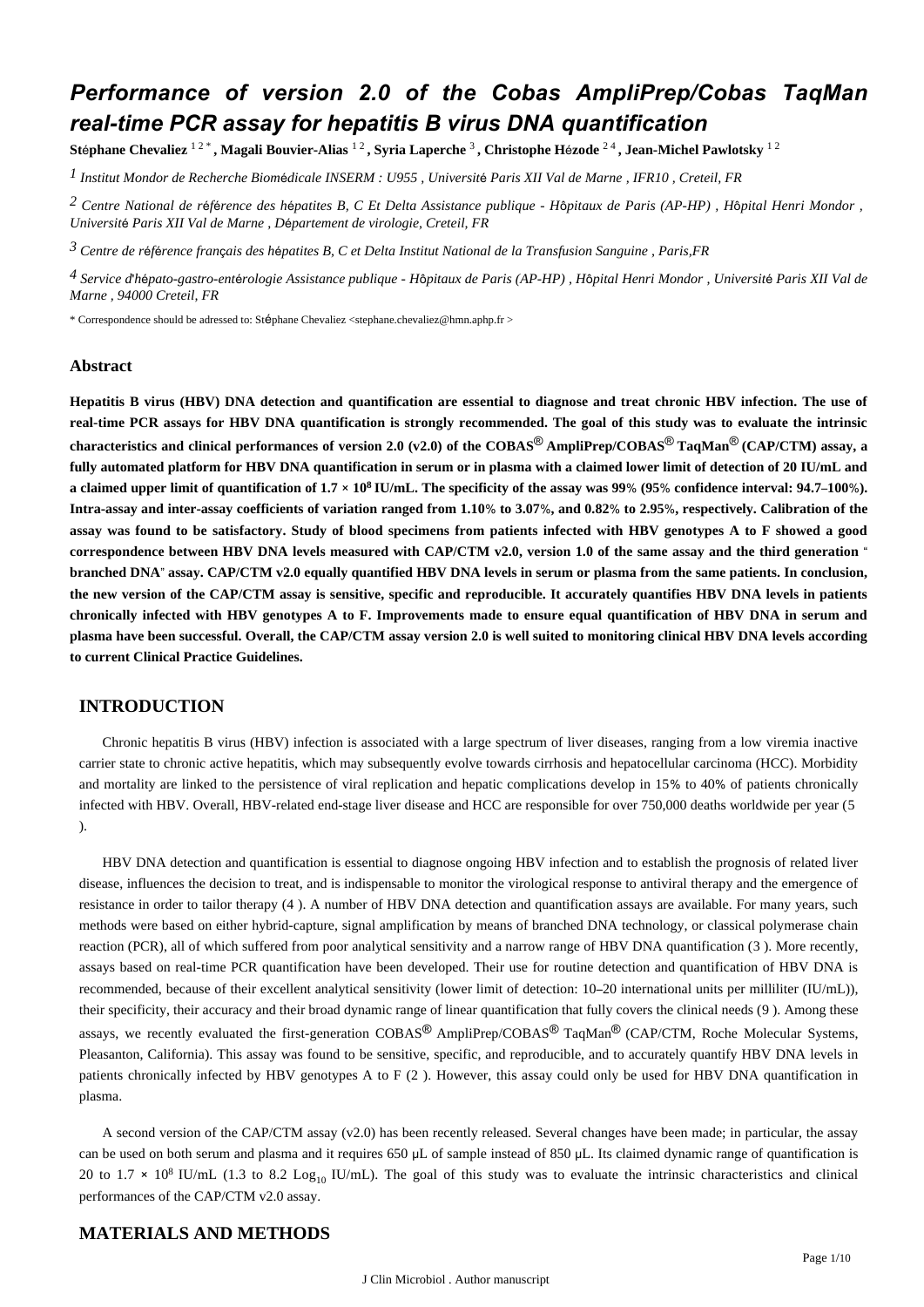### **Materials** *Standards*

A standard panel of HBV genotype A plasma samples (OptiQuant™ HBV DNA, AcroMetrix, Benicia, California) was used to study the analytical performance of the assay. The panel was made of 7 members (NAP-000 to NAP-HBV2E7) that contained no HBV DNA, 2  $\times$  10<sup>2</sup> IU/mL (2.3 Log<sub>10</sub> IU/mL), 2  $\times$  10<sup>3</sup> IU/mL (3.3 Log<sub>10</sub> IU/mL), 2  $\times$  10<sup>4</sup> IU/mL (4.3 log<sub>10</sub> IU/mL), 2  $\times$  10<sup>5</sup> IU/mL (5.3 Log<sub>10</sub> IU/mL), 2  $\times$ 10<sup>6</sup> IU/mL (6.3 Log<sub>10</sub> IU/mL), and 2  $\times$  10<sup>7</sup> IU/mL (7.3 Log<sub>10</sub> IU/mL) respectively.

#### *Clinical specimens*

Plasma and serum samples were obtained from patients attending the Department of Hepatology and Gastroenterology of Henri Mondor Hospital and from blood donors diagnosed with an HBV infection at the Institut National de la Transfusion Sanguine. Group A comprised 103 HBV-seronegative individuals (no marker of past or ongoing HBV infection); group B comprised 97 patients with a serological profile of resolved HBV infection (presence of both anti-HBc and anti-HBs antibodies); Group C comprised 51 patients with chronic HBV infection, all of whom had detectable HBsAg, anti-HBc antibodies, and HBV DNA. Based on sequencing of a portion of the S gene followed by phylogenetic analysis, this group comprised 12 patients with HBV genotype A, 9 with genotype B, 8 with genotype C, 10 with genotype D, 10 with genotype E, and 3 with genotype F, as previously described (2 ). Group D included 16 patients receiving nucleoside/nucleotide analogue therapy who were serially sampled on treatment. They included 4 patients infected with genotype A, 5 with genotype C, 1 with genotype D and 6 with genotype E. In total, 51 plasma and 51 serum specimens sampled at the same time were available from group D patients (on average 3 time points per patient, range 1–7).

#### **Assessment of CAP/CTM v2.0 performance**

#### *Analytical sensitivity*

To determine the analytical sensitivity of the assay, the NAP-HBV2E4 standard was serially diluted from 50 IU/mL (1.7 Log<sub>10</sub> IU/mL) to 6.25 IU/mL (0.8 Log<sub>10</sub> IU/mL). Twenty-one replicates of each HBV DNA concentration were tested in different experiments.

#### *Specificity*

The specificity of CAP/CTM v2.0 was assessed by testing the 103 and 97 clinical specimens from groups A and B.

#### *Precision and reproducibility*

To assess precision (intra-assay reproducibility), each sample in the OptiQuant™ HBV DNA standard panel was tested in triplicate. To assess inter-assay reproducibility, the low-positive control (LPC) and the high-positive control (HPC) provided with the kits were tested 18 times in the corresponding runs on different days.

#### *Linearity, accuracy and influence of the HBV genotypes*

The linearity of quantification in CAP/CTM v2.0 was assessed by testing the 7 members of the OptiQuant™ HBV DNA standard panel. Each panel member was tested three times in the same experiment with CAP/CTM v2.0. The average measured values were then compared with the expected values. The 51 plasma specimens from group C were tested in parallel with CAP/CTM v2.0, CAP/CTM v1.0 and the bDNA assay. If needed, dilutions were made with the Nucleic Acid Test (NAT) dilution matrix (AcroMetrix), a defibrinated, delipidized normal human plasma.

#### *Assessment of equal quantification in serum and plasma*

The 51 plasma and 51 serum specimens sampled at the same time point in patients from group D were tested with version 2.0 of the CAP/CTM assay and the results were compared. These samples were tested in parallel with CAP/CTM v1.0 in plasma and with bDNA in both serum and plasma.

## **HBV DNA quantification**

## *CAP/CTM v1.0 and v2.0*

HBV DNA was extracted from 850 μl of plasma for version 1.0 and from 650 μl of plasma or serum for version 2.0 by means of the automated extractor COBAS® AmpliPrep, according to the manufacturer's instructions. The COBAS® TaqMan 96 Analyzer was used for automated real-time PCR amplification and detection of PCR products according to the manufacturer's instructions. The data were analyzed with the Amplilink® software. HBV DNA levels were expressed in IU/mL. The dynamic ranges of quantification of CAP/CTM v1.0 and CAP/CTM v2.0 are 54 to 110,000,000 IU/mL (1.7 to 8.0 Log<sub>10</sub> IU/mL) and 20 to 170,000,000 IU/mL (1.3 to 8.2 Log<sub>10</sub> IU/mL), respectively.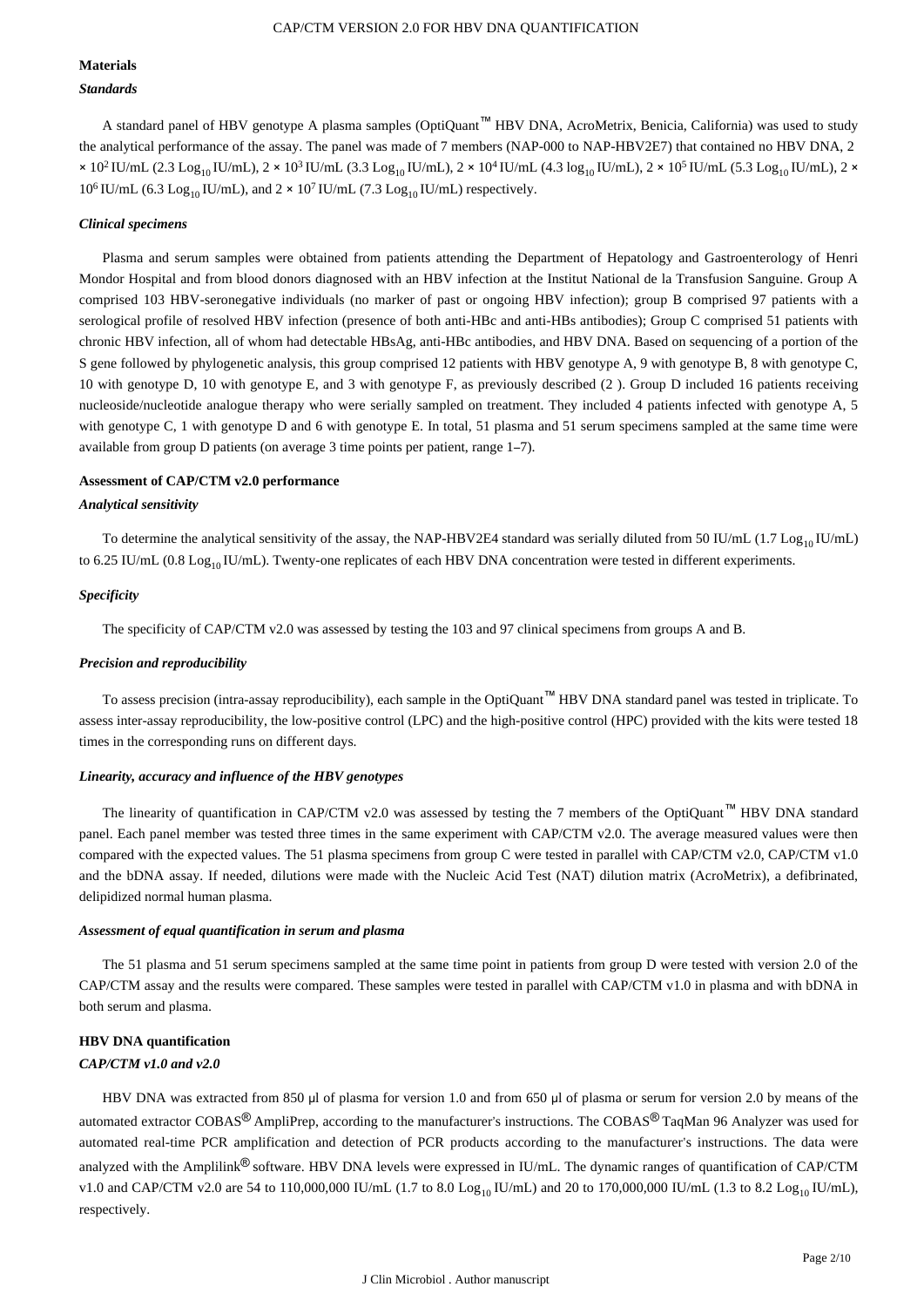#### *bDNA*

In the Versant HBV DNA 3.0 Assay (Siemens Medical Solutions Diagnostics, Tarrytown, New Jersey), HBV DNA was recovered from 50 μl of plasma or serum and quantified by the semi-automated System 340® bDNA analyzer (Siemens Medical Solutions Diagnostics), according to the manufacturer's instructions. HBV DNA levels were expressed in IU/mL. The dynamic range of quantification of this assay is 357 to 17,857,000 IU/mL (2.5 to 7.3 Log<sub>10</sub> IU/mL).

#### **Sequence analysis of the preC-C region**

Sequence analysis of the preC-C gene, the target of PCR amplification and probe hybridization in CAP/CTM v2.0, was performed on one HBV DNA-positive sample from each patient from group D. A hemi-nested PCR reaction was performed to amplify a 772-base pair fragment by means of sense primers HBPr86 and HBPr87 and antisense primer HBPr303, as previously described (10 ). Briefly, HBV DNA was extracted from 200 μl of serum or plasma using the QIAamp MinElute Virus Vacuum Kit (Qiagen GmbH, Hilden, Germany) according to the manufacturer's instructions. Amplification included an initial denaturation step at 95°C for 10 min, followed by cycles of denaturation at 95°c for 30 s, annealing at 50°C for 30 s and elongation at 72°C for 1 min, and a final elongation step at 72°C for 7 min. The amplification products (5 µl) were run on 1.5% agarose gels. The gels were stained with SYBR® safe (Invitrogen, Carlsbad, California). They were then purified with Montage PCR Centrifugal Filter Devices (Millipore Corporation, Bedford, Massachusetts), according to the manufacturer's protocol. PCR products were directly sequenced by means of the Big-Dye Terminator Cycle v3.1 sequencing kit on the ABI 3100 sequencer (Applied Biosystems, Foster City, California), according to the manufacturer's protocol.

#### **Statistical analysis**

Descriptive statistics are shown as the mean ± standard deviation (SD) or the median and interquartile range as appropriate. Comparisons between groups were made using the Kruskall-Wallis test or Mann-Whitney test. The relationship between quantitative variables was studied by means of regression analysis. P values <0.05 were considered significant.

## **RESULTS**

#### **Intrinsic performance of the CAP/CTM v2.0 assay**

#### *Analytical sensitivity*

The lower limit of detection of the assay is claimed to be 20 IU/mL by the manufacturer. Twenty-one tested replicates containing 50 IU/mL (1.7 Log<sub>10</sub> IU/mL), 25 IU/mL (1.4 Log<sub>10</sub> IU/mL) and 12.5 IU/mL (1.1 Log<sub>10</sub> IU/mL) tested HBV DNA-positive in CAP-CTM v2.0. However, in 12 out of the 21 HBV DNA-positive replicates containing 25 IU/mL and in the 21 HBV DNA-positive replicates containing 12.5 IU/mL, the result was expressed as "HBV DNA-positive, below 20 IU/mL". Nineteen of the 21 replicates containing 6.25 IU/mL (0.8  $Log_{10}$  IU/mL) were HBV DNA-positive in the CAP/CTM v2.0 assay. The result was expressed as "below 20 IU/mL" in all of them.

#### *Specificity*

All but one of the 103 HBV-seronegative specimens from group A were HBV DNA-negative in CAP-CTM v2.0, whereas one tested HBV DNA-positive (specificity: 99.0%; 95% confidence interval (95%CI): 94.7%–100%). Ninety-six out of the 97 specimens with a profile of resolved infection from group B (positive anti-HBs and anti-HBc antibodies) were found to be HBV DNA-negative, whereas one sample tested HBV DNA-positive (specificity: 99.0%; 95%CI: 94.4%–100%). In both samples with detectable HBV DNA, the result was expressed as "target detected", below the lower limit of detection of 20 IU/mL. Both samples were retested with another real-time PCR assay (m  $2000<sub>BT</sub>$ , Abbott Molecular, Des Plaines, Illinois) and found to be HBV DNA-negative in this assay.

#### *Precision and reproducibility*

As shown in Table 1 , the intra-assay coefficients of variation (precision) and inter-assay coefficients of variation (reproducibility) ranged from 1.10% to 3.07% and 0.82% to 2.95%, respectively.

#### **Accuracy, linear quantification and influence of the HBV genotype**

#### *Linear quantification of standard panel dilutions*

Quantification of the OptiQuant™ HBV DNA panel in triplicate showed a significant relationship between the average measured HBV DNA levels in the CAP/CTM v2.0 assay and the expected HBV DNA levels ( $r = 0.9987$ ,  $p < 0.0001$ ). The differences between the average measured and expected HBV DNA levels ranged from 0.01 to 0.36 Log<sub>10</sub> IU/mL, with a modest underestimation with CAP/CTM v2.0 over 5  $Log_{10}$  IU/mL (Figure 1).

#### *Quantification of HBV DNA in clinical samples containing HBV genotypes A to F*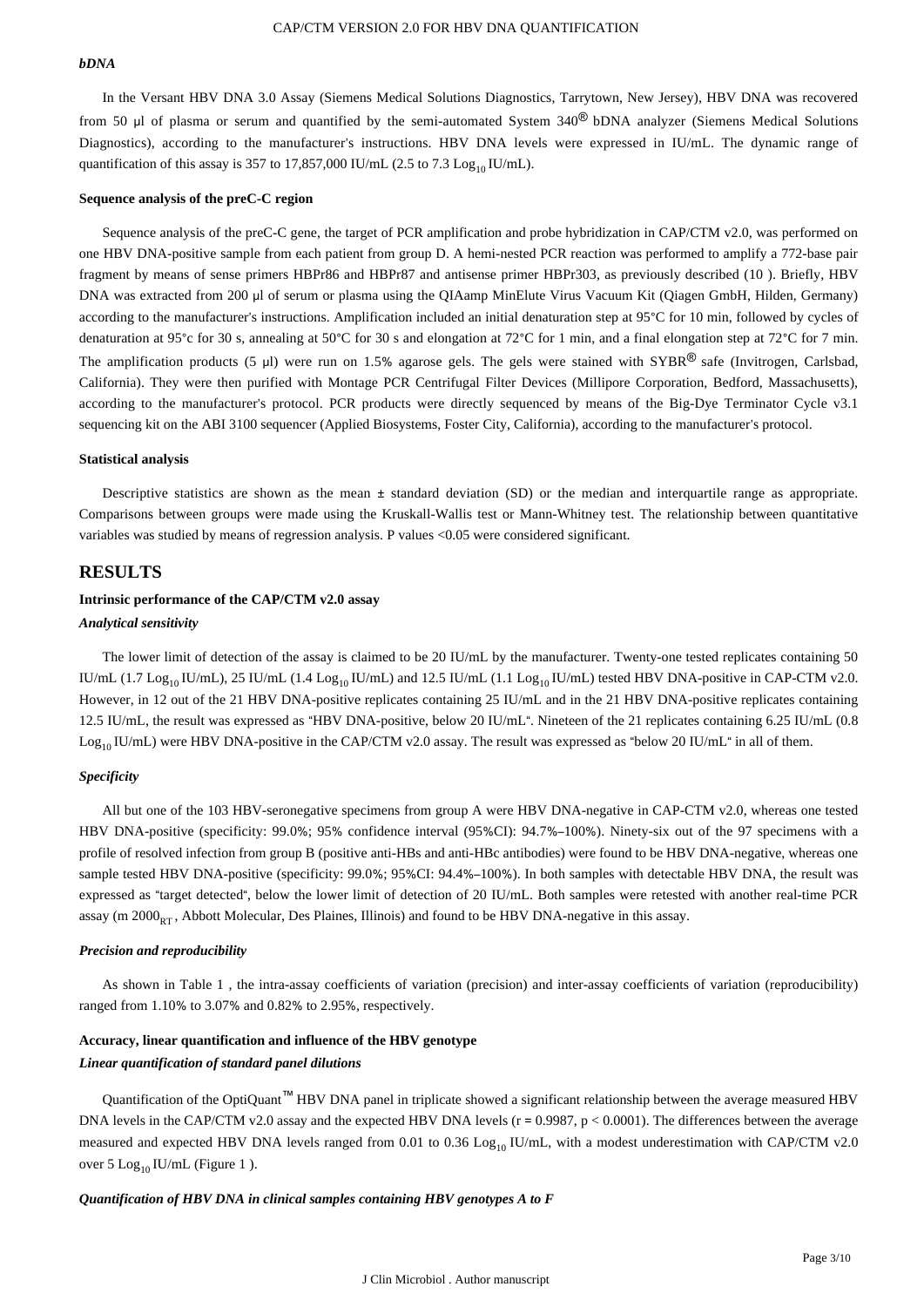HBV DNA levels were measured in the 51 samples from patients from group C, infected with HBV genotypes A to F. Thirty-eight of them (75%) fell within the dynamic range of quantification of the CAP/CTM v2.0 assay, whereas the remaining 13 samples (25%) had to be retested after dilution. As shown in Figure 2 , there was a significant relationship between the HBV DNA levels obtained with CAP/CTM v2.0 and the bDNA assay (Figure 2A ), and with CAP/CTM v1.0 and v2.0 (Figure 2B ), regardless of the HBV genotype.

Figure 3A shows a Bland-Altman plot of HBV DNA levels measured with the second-generation CAP/CTM and bDNA methods. The figure plots the difference between the two measured values (CAP/CTM v2.0 minus bDNA) as a function of the mean of the two measurements. A moderate underestimation of HBV DNA levels by CAP/CTM v2.0 as compared to the bDNA method was observed in 34 (66.7%) of the 51 samples containing HBV genotypes A to F (median CAP/CTM minus bDNA difference: -0.16 Log<sub>10</sub> IU/mL). HBV DNA levels were underestimated by CAP/CTM v2.0 as compared to bDNA in almost all samples over 5 Log<sub>10</sub> IU/mL (mean difference:  $-$ 0.29±0.18 Log<sub>10</sub> IU/mL). Below 5 Log<sub>10</sub> IU/ml, HBV DNA levels were often moderately overestimated by CAP/CTM v2.0 as compared to the bDNA method (mean difference: +0.11±0.21 Log<sub>10</sub> IU/mL) (Figure 3A). Six samples had a difference over 1.96 times the mean difference, including three (two with genotype A and one with genotype B) that were underquantified and three (one with genotype D and two with genotype E) that were overquantified with CAP/CTM v2.0 relative to bDNA. However, the individual differences between CAP/CTM v2.0 and bDNA values were always below 1.0  $\text{Log}_{10}$  IU/mL in these samples.

Box plots of individual differences between the two methods are shown for each genotype in Figure 3B . They confirm the global, moderate underestimation of HBV DNA levels by CAP/CTM v2.0 compared to the bDNA method, independently of the HBV genotype. The median differences were  $-0.17 \text{ Log}_{10}$  IU/mL for genotype A,  $-0.37 \text{ Log}_{10}$  IU/mL for genotype B,  $-0.32 \text{ Log}_{10}$  IU/mL for genotype C, +0.05 Log<sub>10</sub> IU/mL for genotype D, and -0.03 Log<sub>10</sub> IU/mL for genotype E (not significant). HBV genotype F is not shown in Figure 3B because only three samples were tested.

#### *HBV DNA monitoring in patients receiving antiviral therapy*

Sixteen patients chronically infected with HBV (4 with genotype A, 5 with genotype C, 1 with genotype D and 6 with genotype E) included in group D were serially sampled on treatment with nucleoside/nucleotide analogues. For these patients, 51 plasma and 51 serum specimens sampled at the same time were available. The 51 plasma samples were tested in parallel with CAP/CTM v1.0, CAP/CTM v2.0 and bDNA, while the 51 serum samples were tested with CAP/CTM v2.0 and bDNA. As shown in Table 2 , CAP/CTM v2.0 equally quantified HBV DNA in plasma or serum (mean difference range:  $0.04$  to  $0.11$  Log<sub>10</sub> IU/mL, according to the HBV genotype). As shown in Table 3 , both versions of the CAP/CTM assay equally quantified HBV DNA levels in plasma (mean difference range: 0.04 to 0.20 Log  $_{10}$  IU/mL, according to the HBV genotype).

Figure 4 shows individual examples of HBV DNA level kinetics measured with the two versions of the CAP/CTM assay and bDNA in patients infected with HBV genotypes A, C, D and E. The differences between CAP/CTM v2.0 and bDNA were always less than 0.5 Log  $_{10}$  IU/mL, except in two patients. Indeed, in one patient infected with genotype C (Pt non 7) and in one patient infected with genotype E (Pt non 11), HBV DNA levels were underestimated by CAP/CTM v2.0 by −1.38 and − 1.41 Log<sub>10</sub> IU/mL on average, respectively, relative to the third-generation bDNA assay (Figure 4 ).

#### *Target sequence analysis in clinical specimens from patients included in the longitudinal analysis*

The nearly full-length preC-C region of the HBV genome, which is the target of CAP/CTM primers and probes, was sequenced in the 16 patients from group D in order to determine the possible role of nucleotide sequence polymorphisms in the underestimation of HBV DNA levels in patients 7 and 11. In spite of the presence of polymorphisms in the pre-C region, no nucleotide signature was found to explain underestimation of HBV DNA levels in the two patients (data not shown).

## **DISCUSSION**

Real-time PCR assays have become the reference for quantification of viral genomes in clinical practice. The most recent international guidelines on management of HBV therapy recommend the use of real-time PCR assays to detect and quantify HBV DNA in order to diagnose HBV infection, orientate the indication of therapy and monitor antiviral treatment responses and resistance (4 , 8 ). The first-generation CAP/CTM assay showed excellent analytical performance (2 ), but could be used only on plasma specimens. A second generation was recently developed. In this second generation, HBV DNA levels can be measured in both plasma and serum from only 650 μL of material, and the assay has a claimed lower limit of detection of 20 IU/mL.

In the present study, we showed that CAP/CTM v2.0 has an excellent analytical sensitivity, with a lower limit of detection of the order of the value claimed by the manufacturer, i.e. 20 IU/mL. This assay was also precise and reproducible, as previously reported (6 ). In addition, we observed a strong, significant relationship between HBV DNA levels measured by CAP/CTM v2.0 and the third-generation bDNA-based assay. The use of the third-generation bDNA assay as a comparator was justified by the fact that this assay is accurate,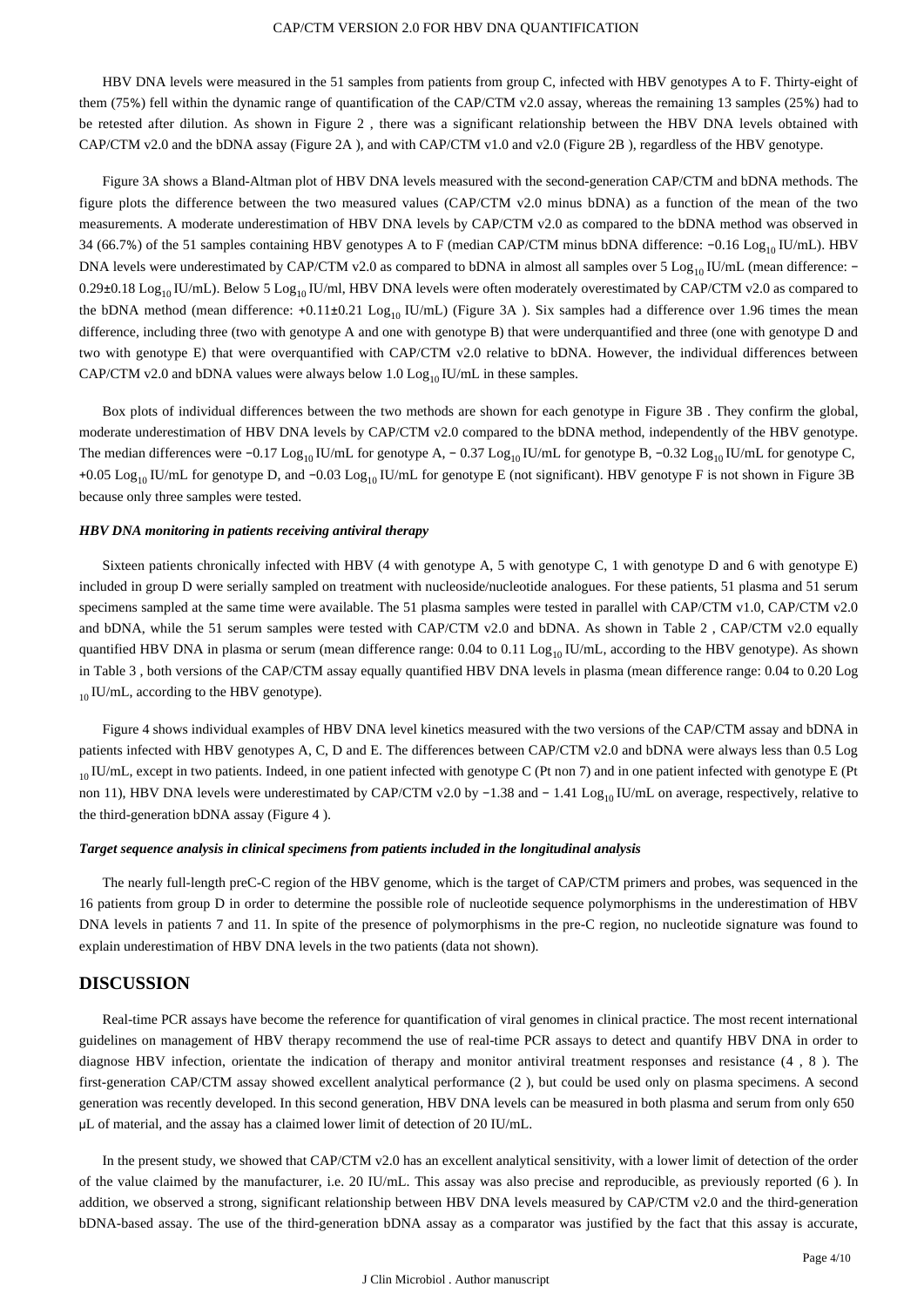#### CAP/CTM VERSION 2.0 FOR HBV DNA QUANTIFICATION

precise, reproducible, well-calibrated to the World Health Organization HBV DNA standard and quantifies HBV DNA levels independently of the HBV genotype, due to the presence of a large number of capture and extender probes located at various positions along the HBV genome (7 , 11 ). There was also an excellent correspondence between versions 1.0 and 2.0 of the CAP/CTM assay in plasma in our experiments, regardless of the HBV genotype.

Similarly to the first-generation CAP/CTM assay, we observed a modest underestimation of HBV DNA levels in the 6 members of the standard panel, mainly above an HBV DNA level of 5.0 Log<sub>10</sub> IU/mL. This finding was confirmed in clinical samples when CAP/CTM v2.0 values were compared to values obtained with the bDNA assay. This modest underestimation was independent of the HBV genotype and has no implications in clinical practice. Indeed, in contrast with HCV therapy, where accurate quantification is needed to make treatment decisions (3 ), this technical issue has little clinical implication in HBV therapy with nucleoside/nucleotide analogues, as the goal of this treatment is to maintain HBV DNA levels in the long term below the lower limit of quantification of the assay.

In two cases, however, we observed a substantial underestimation of HBV DNA levels in CAP/CTM relative to bDNA. These samples contained HBV genotypes C and E, respectively. The underestimations were consistent in several serial samples from the two patients, suggesting that they were due to the nature of the infecting HBV strain in these patients. This may be seen when mismatches occur between the primers and/or the Taqman probe and the target viral sequence as a result of natural nucleotide polymorphisms (1 ). We thus sequenced the target region (preC-C) in order to identify whether nucleotide polymorphisms could differentiate the patients who were equally quantified in CAP/CTM and bDNA from these two individuals. No sequence signature has been identified that could explain underestimation of HBV DNA levels in these two patients.

The main improvement in the second generation of the CAP/CTM assay is the possibility to quantify HBV DNA in both serum and plasma, whereas the first-generation assay was for plasma only. We thus assessed whether values obtained in plasma with both versions of the assay and in serum and plasma with CAP/CTM v2.0 were concordant. As shown here, there was an excellent correspondence between the values obtained in different matrices. In addition, serial follow-up in patients from group D showed almost perfect superimposition in all cases, confirming that CAP/CTM v2.0 can be used equally on serum or plasma samples in clinical practice.

In conclusion, this study shows that the new version of the CAP/CTM assay is sensitive, specific and reproducible, and that it accurately quantifies HBV DNA in both plasma and serum samples from patients with chronic HBV infection. Quantification is linear over the full dynamic range of quantification, which covers values observed in both treated and untreated patients with chronic hepatitis B. However, the upper limit of quantification (8.2 Log<sub>10</sub> IU/mL) is still too low to cover the full range of possible values. Any sample falling above the upper limit of quantification of the assay needs to be retested after dilution, a step that does not affect quantification. In our hands, the new version of the CAP/CTM assay appeared to be suitable for large-scale routine analysis of samples containing HBV genotypes A to F. Broad use of fully automated real-time PCR assays, as recommended in recent international guidelines for the management of HBV therapy (4 , 8 ), will improve the management of patients with chronic HBV infection, as well as the monitoring of antiviral responses and drug resistance.

#### **Ackowledgements:**

The CAP/CTM kits used in this study were kindly provided by Roche Diagnostics (Meylan, France). The authors are grateful to Françoise Darthuy, Alexandre Soulier and Françoise Bouchardeau for their technical assistance.

#### **References:**

- 1 . Chevaliez S , Bouvier-Alias M , Brillet R , Pawlotsky JM . 2007 ; Overestimation and underestimation of hepatitis C virus RNA levels in a widely used real-time polymerase chain reaction-based method . Hepatology . 46 : 22 - 31
- 2 . Chevaliez S , Bouvier-Alias M , Laperche S , Pawlotsky JM . 2008 ; Performance of the Cobas AmpliPrep/Cobas TaqMan real-time PCR assay for hepatitis B virus DNA quantification . J Clin Microbiol . 46 : 1716 - 23
- 3 . Chevaliez S , Pawlotsky JM . 2008 ; Diagnosis and management of chronic viral hepatitis: antigens, antibodies and viral genomes . Best Pract Res Clin Gastroenterol . 22 : 1031 - 48
- 4 . European Association For The Study Of The Liver . 2009 ; EASL Clinical Practice Guidelines: Management of chronic hepatitis B . J Hepatol . 50 : 227 42
- 5 . Fattovich G , Bortolotti F , Donato F . 2008 ; Natural history of chronic hepatitis B: special emphasis on disease progression and prognostic factors . J Hepatol . 48 : 335 52
- 6 . Goedel S , Rullkoetter M , Weisshaar S , Mietag C , Leying H , Boehl F . 2009 ; Hepatitis B virus (HBV) genotype determination by the COBAS AmpliPrep/COBAS TaqMan HBV Test, v2.0 in serum and plasma matrices . J Clin Virol . 45 : 232 - 6
- 7 . Habersetzer F , Zoulim F , Jusot JF , Zhang X , Trabaud MA , Chevallier P , Chevallier M , Ahmed SN , Sepetjan M , Comanor L , Minor J , Trepo C . 1998 ; Clinical evaluation of the branched DNA assay for hepatitis B virus DNA detection in patients with chronic hepatitis B lacking hepatitis B e antigen and treated with interferon-alpha . J Viral Hepat . 5 : 407 - 14
- $\bullet\,$  8 . Lok AS , McMahon BJ . 2009 ; Chronic hepatitis B: update 2009 . Hepatology . 50 : 661 2
- 9 . Pawlotsky JM , Dusheiko G , Hatzakis A , Lau D , Lau G , Liang TJ , Locarnini S , Martin P , Richman DD , Zoulim F . 2008 ; Virologic monitoring of hepatitis B virus therapy in clinical trials and practice: recommendations for a standardized approach . Gastroenterology . 134 : 405 - 15
- 10 . Stuyver L , De Gendt S , Van Geyt C , Zoulim F , Fried M , Schinazi RF , Rossau R . 2000 ; A new genotype of hepatitis B virus: complete genome and phylogenetic relatedness . J Gen Virol . 81 : 67 - 74
- 11 . Yao JD , Beld MG , Oon LL , Sherlock CH , Germer J , Menting S , Se Thoe SY , Merrick L , Ziermann R , Surtihadi J , Hnatyszyn HJ . 2004 ; Multicenter evaluation of the VERSANT hepatitis B virus DNA 3.0 assay . J Clin Microbiol . 42 : 800 - 6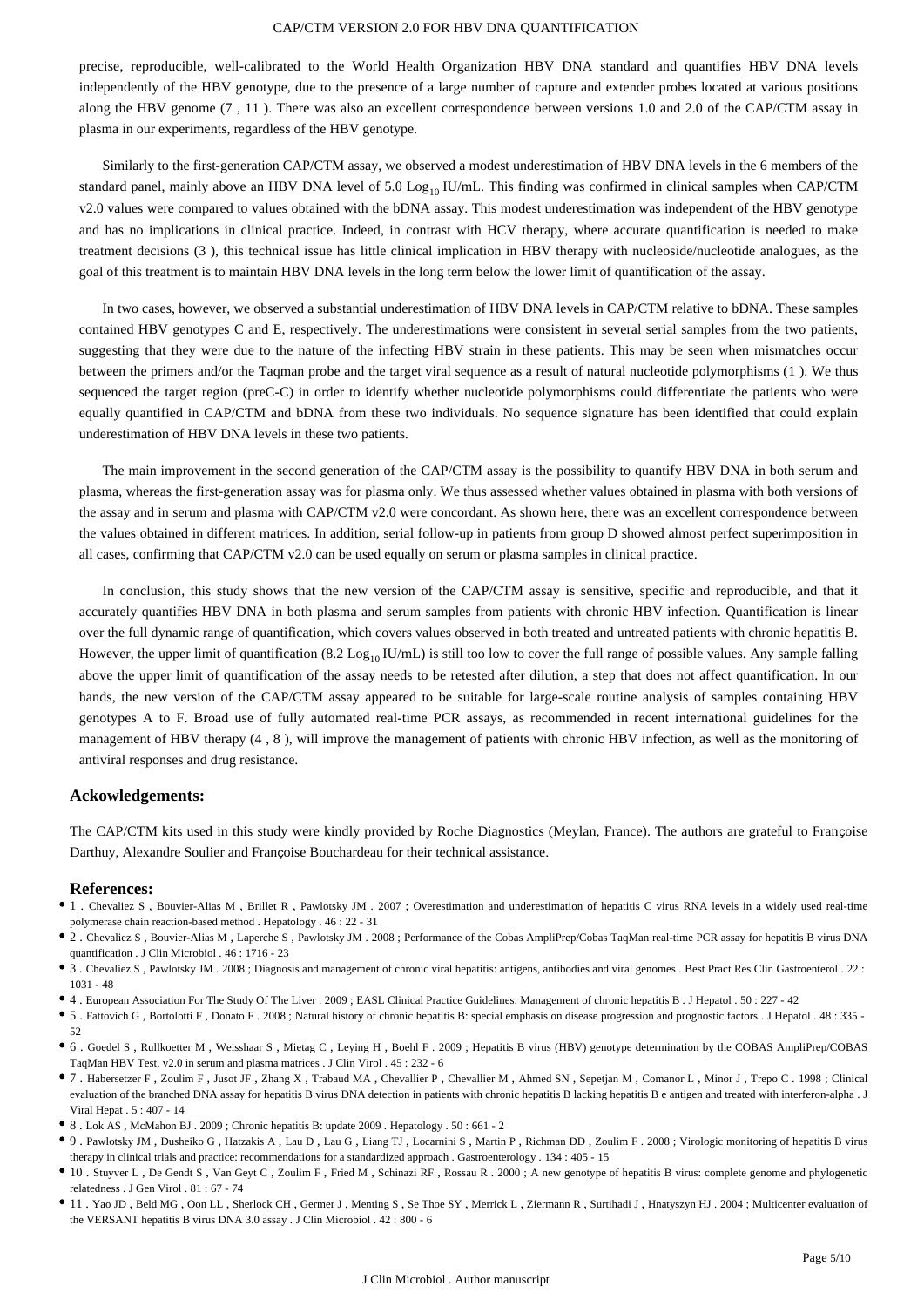## **Figure 1**

CAP/CTM v2.0 quantification of a commercial standard panel containing  $2 \times 10^2$  (2.3 Log<sub>10</sub>) to  $2 \times 10^7$  (7.3 Log<sub>10</sub>) HBV DNA IU/mL (OptiQuant™ HBV DNA, AcroMetrix, Benicia, California). The average measured values are shown as a function of the expected values (actual HBV DNA content of the panel member). The dashed line is the equality line.

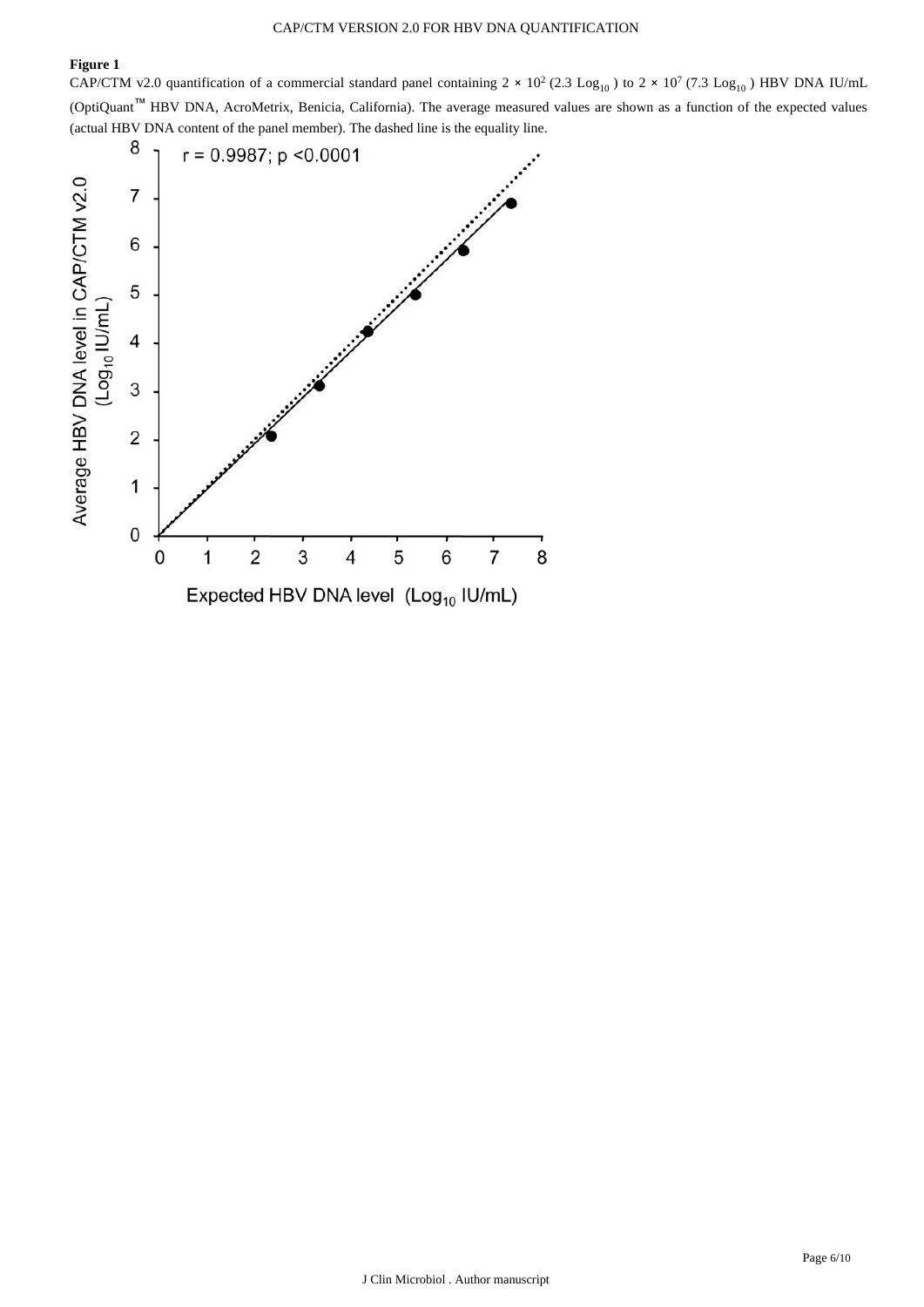## **Figure 2**

Correlation between HBV DNA levels measured by CAP/CTM v2.0 and bDNA (A), and CAP/CTM v2.0 and v1.0 (B) in 51 clinical samples (group C) containing HBV genotypes A (n=12), B (n=9), C (n=8), D (n=9), E (n=10) and F (n=3).



HBV DNA level in CAP/CTM v1.0 (Log<sub>10</sub> IU/mL)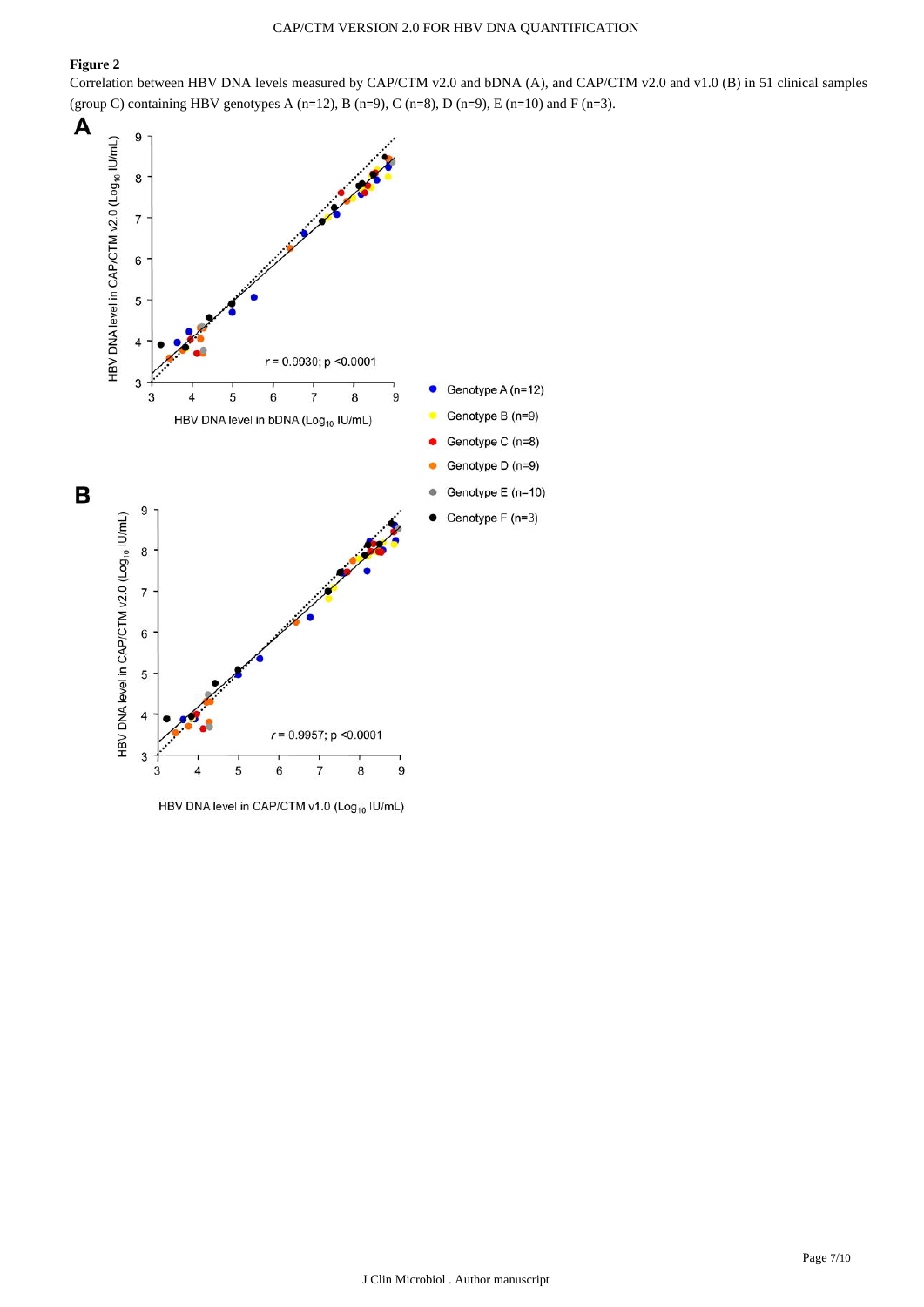#### CAP/CTM VERSION 2.0 FOR HBV DNA QUANTIFICATION

#### **Figure 3**

(A) Bland-Altman plot of HBV DNA levels measured by CAP/CTM v2.0 and bDNA in the 51 group B samples. The difference between HBV DNA levels measured by CAP/CTM v2.0 and bDNA is represented as a function of the mean of the two values. Different genotypes are represented by different colors. The gray area corresponds to the mean difference ±1.96 standard deviation. (B) Distribution of the differences between HBV DNA levels measured by CAP/CTM v2.0 and bDNA in the same samples, according to the HBV genotype (A to E). The difference was not significant.

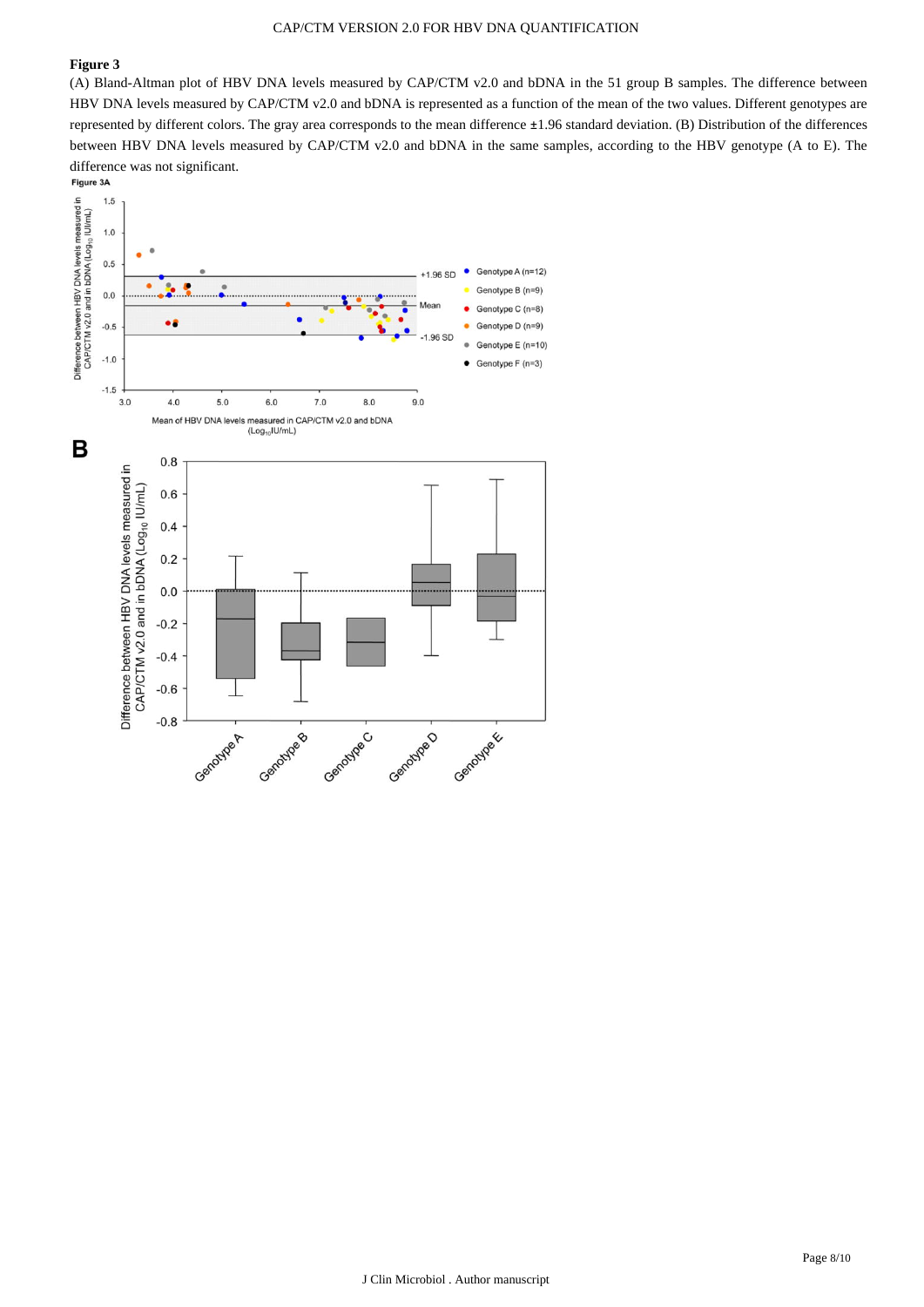## **Figure 4**

HBV DNA level kinetics measured in individual patients' plasma specimens with CAP/CTM v1.0 (black line, white circle), CAP/CTM v2.0 (black line, black circle) and bDNA (dashed line). The top and bottom gray areas correspond to the lower limit of detection of bDNA (2.55  $\rm Log_{10}$  IU/mL) and CAP/CTM v2.0 (1.30  $\rm Log_{10}$  IU/mL), respectively.